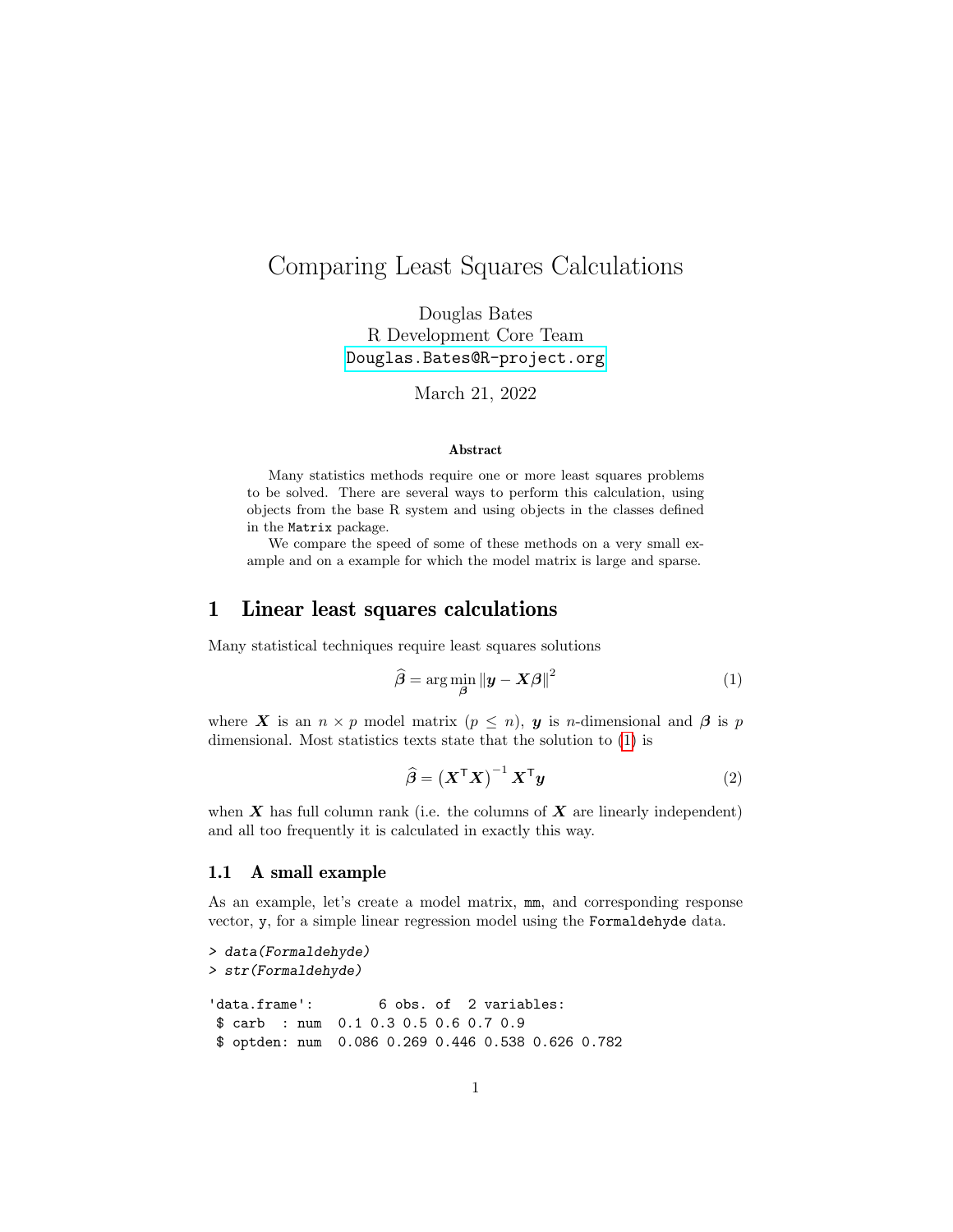> (m <- cbind(1, Formaldehyde\$carb))

|         | $[\, . \, 1]$ | [0, 2] |
|---------|---------------|--------|
| [1,]    | 1             | 0.1    |
| [2,]    | 1             | 0.3    |
| Г3.1    | 1             | 0.5    |
| [4,]    | 1             | 0.6    |
| $[5,$ ] | 1             | 0.7    |
| [6,]    | 1             | 0.9    |

> (yo <- Formaldehyde\$optden)

[1] 0.086 0.269 0.446 0.538 0.626 0.782

Using t to evaluate the transpose, solve to take an inverse, and the %\*% operator for matrix multiplication, we can translate [2](#page-0-1) into the S language as

```
> solve(t(m) %*% m) %*% t(m) %*% yo
```
[,1] [1,] 0.005085714 [2,] 0.876285714

On modern computers this calculation is performed so quickly that it cannot be timed accurately in  $R^{-1}$  $R^{-1}$  $R^{-1}$ 

> system.time(solve(t(m) %\*% m) %\*% t(m) %\*% yo)

user system elapsed 0 0 0

and it provides essentially the same results as the standard lm.fit function that is called by lm.

```
> dput(c(solve(t(m) %*% m) %*% t(m) %*% yo))
```
c(0.00508571428571428, 0.876285714285715)

> dput(unname(lm.fit(m, yo)\$coefficients))

c(0.00508571428571408, 0.876285714285715)

<span id="page-1-0"></span><sup>&</sup>lt;sup>1</sup>From R version 2.2.0, system.time() has default argument gcFirst = TRUE which is assumed and relevant for all subsequent timings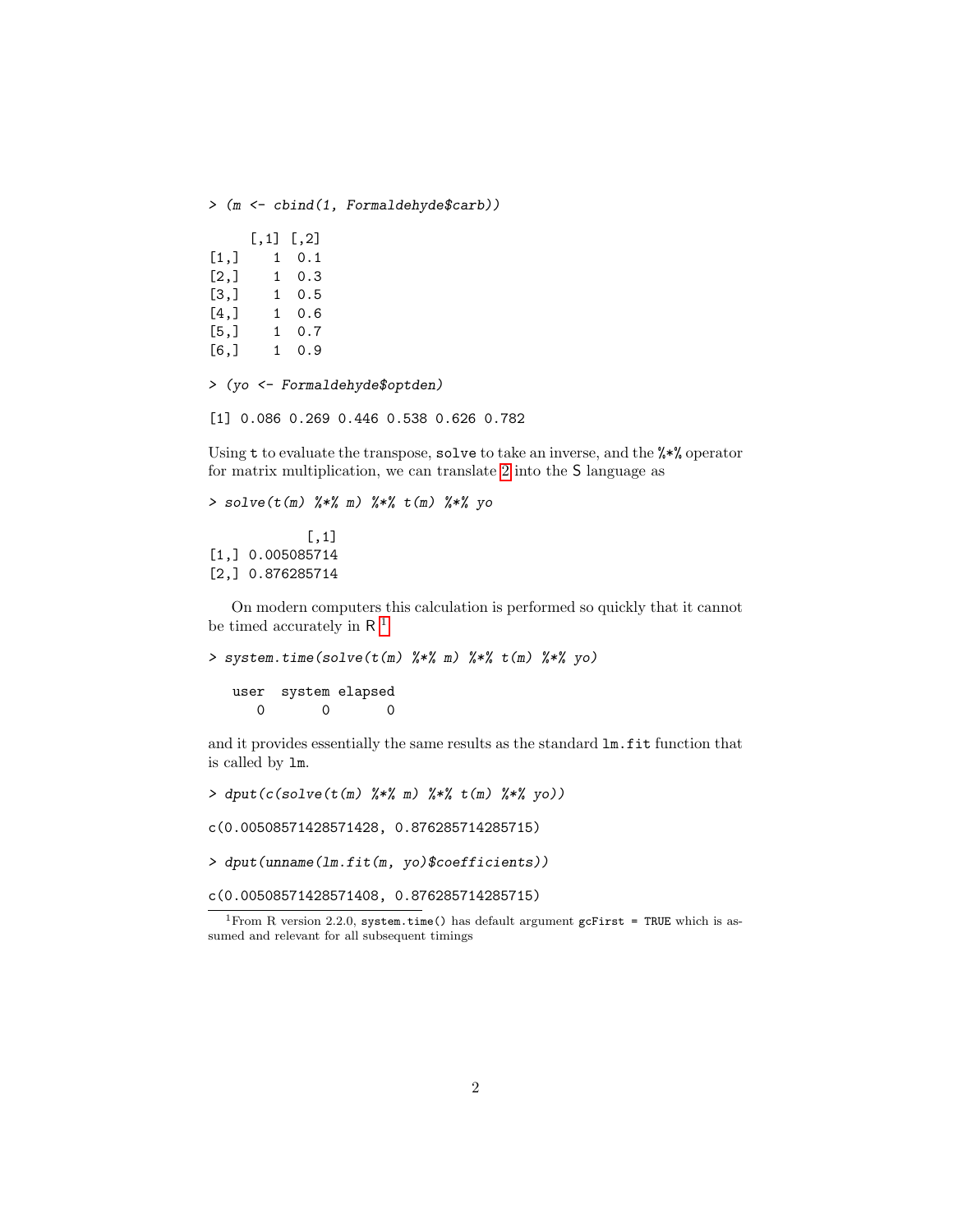#### 1.2 A large example

For a large, ill-conditioned least squares problem, such as that described in [Koenker and Ng](#page-6-0) [\(2003\)](#page-6-0), the literal translation of [\(2\)](#page-0-1) does not perform well.

```
> library(Matrix)
> data(KNex, package = "Matrix")
> y < - KNex$y
> mm <- as(KNex$mm, "matrix") # full traditional matrix
> dim(mm)[1] 1850 712
> system.time(naive.sol <- solve(t(mm) %*% mm) %*% t(mm) %*% y)
   user system elapsed
  1.326 0.044 1.370
```
Because the calculation of a "cross-product" matrix, such as  $X^{\top}X$  or  $X^{\top}y$ , is a common operation in statistics, the crossprod function has been provided to do this efficiently. In the single argument form crossprod(mm) calculates  $X^{\mathsf{T}}X$ , taking advantage of the symmetry of the product. That is, instead of calculating the  $712^2 = 506944$  elements of  $X^{\mathsf{T}}X$  separately, it only calculates the  $(712 \cdot 713)/2 = 253828$  elements in the upper triangle and replicates them in the lower triangle. Furthermore, there is no need to calculate the inverse of a matrix explicitly when solving a linear system of equations. When the two argument form of the solve function is used the linear system

<span id="page-2-0"></span>
$$
\left(\boldsymbol{X}^{\mathsf{T}}\boldsymbol{X}\right)\widehat{\boldsymbol{\beta}}=\boldsymbol{X}^{\mathsf{T}}\boldsymbol{y}\tag{3}
$$

is solved directly.

Combining these optimizations we obtain

```
> system.time(cpod.sol <- solve(crossprod(mm), crossprod(mm,y)))
```

```
user system elapsed
0.570 0.008 0.578
```
> all.equal(naive.sol, cpod.sol)

[1] TRUE

On this computer (2.0 GHz Pentium-4, 1 GB Memory, Goto's BLAS, in Spring 2004) the crossprod form of the calculation is about four times as fast as the naive calculation. In fact, the entire crossprod solution is faster than simply calculating  $X^{\mathsf{T}}X$  the naive way.

> system.time(t(mm) %\*% mm)

user system elapsed 0.545 0.004 0.549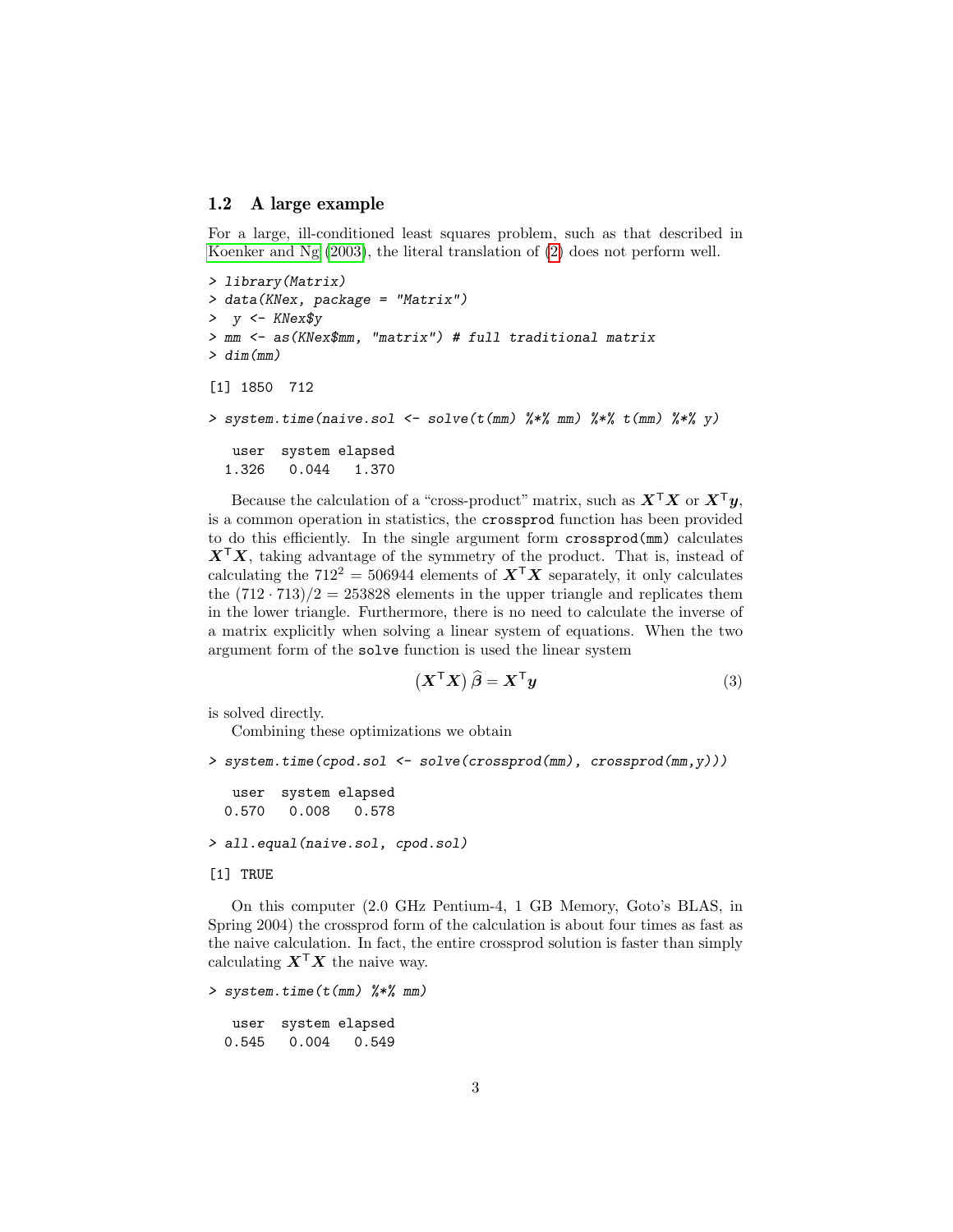Note that in newer versions of R and the BLAS library (as of summer 2007), R's %\*% is able to detect the many zeros in mm and shortcut many operations, and is hence much faster for such a sparse matrix than crossprod which currently does not make use of such optimizations. This is not the case when R is linked against an optimized BLAS library such as GOTO or ATLAS. Also, for fully dense matrices, crossprod() indeed remains faster (by a factor of two, typically) independently of the BLAS library:

```
> fm < - mm> set.seed(11)
> fm[] <- rnorm(length(fm))
> system.time(c1 <- t(fm) \frac{8}{5} fm)
  user system elapsed
  0.557 0.000 0.557
> system.time(c2 <- crossprod(fm))
  user system elapsed
 0.518 0.000 0.518
\geq stopifnot(all.equal(c1, c2, tol = 1e-12))
```
#### 1.3 Least squares calculations with Matrix classes

The crossprod function applied to a single matrix takes advantage of symmetry when calculating the product but does not retain the information that the product is symmetric (and positive semidefinite). As a result the solution of [\(3\)](#page-2-0) is performed using general linear system solver based on an LU decomposition when it would be faster, and more stable numerically, to use a Cholesky decomposition. The Cholesky decomposition could be used but it is rather awkward

```
> system.time(ch <- chol(crossprod(mm)))
  user system elapsed
 0.565 0.000 0.565
> system.time(chol.sol <-
           backsolve(ch, forwardsolve(ch, crossprod(mm, y),+ upper = TRUE, trans = TRUE)))
  user system elapsed
 0.006 0.000 0.005
```

```
> stopifnot(all.equal(chol.sol, naive.sol))
```
The Matrix package uses the S4 class system [\(Chambers, 1998\)](#page-6-1) to retain information on the structure of matrices from the intermediate calculations. A general matrix in dense storage, created by the Matrix function, has class "dgeMatrix" but its cross-product has class "dpoMatrix". The solve methods for the "dpoMatrix" class use the Cholesky decomposition.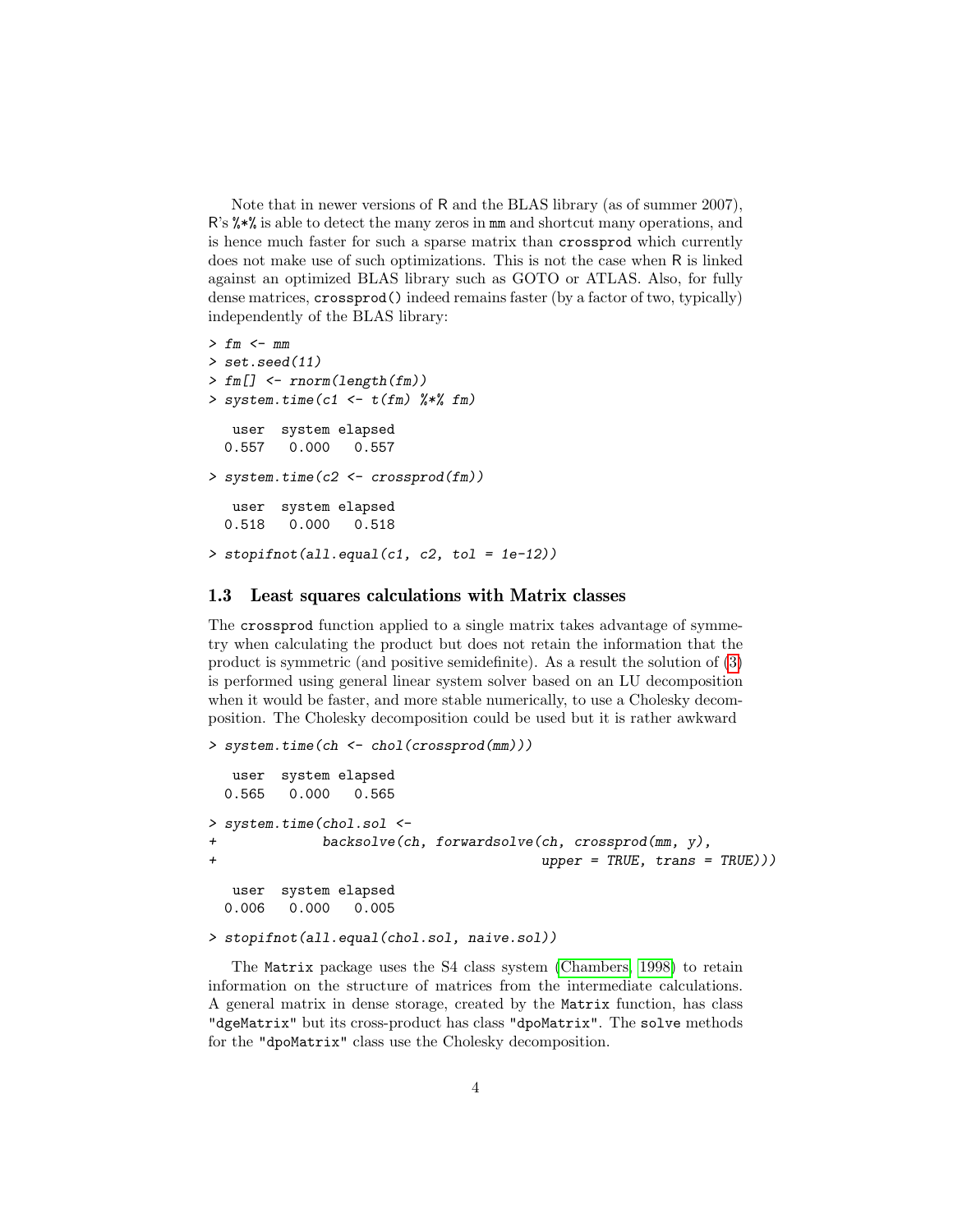```
> mm <- as(KNex$mm, "dgeMatrix")
> class(crossprod(mm))
[1] "dpoMatrix"
attr(,"package")
[1] "Matrix"
> system.time(Mat.sol <- solve(crossprod(mm), crossprod(mm, y)))
   user system elapsed
  0.583 0.000 0.583
```

```
> stopifnot(all.equal(naive.sol, unname(as(Mat.sol,"matrix"))))
```
Furthermore, any method that calculates a decomposition or factorization stores the resulting factorization with the original object so that it can be reused without recalculation.

```
> xpx <- crossprod(mm)
> xpy <- crossprod(mm, y)
> system.time(solve(xpx, xpy))
  user system elapsed
 0.061 0.000 0.061
> system.time(solve(xpx, xpy)) # reusing factorization
  user system elapsed
 0.001 0.000 0.001
```
The model matrix mm is sparse; that is, most of the elements of mm are zero. The Matrix package incorporates special methods for sparse matrices, which produce the fastest results of all.

```
> mm <- KNex$mm
> class(mm)
[1] "dgCMatrix"
attr(,"package")
[1] "Matrix"
> system.time(sparse.sol <- solve(crossprod(mm), crossprod(mm, y)))
   user system elapsed
  0.004 0.000 0.004
> stopifnot(all.equal(naive.sol, unname(as(sparse.sol, "matrix"))))
```
As with other classes in the Matrix package, the dsCMatrix retains any factorization that has been calculated although, in this case, the decomposition

is so fast that it is difficult to determine the difference in the solution times.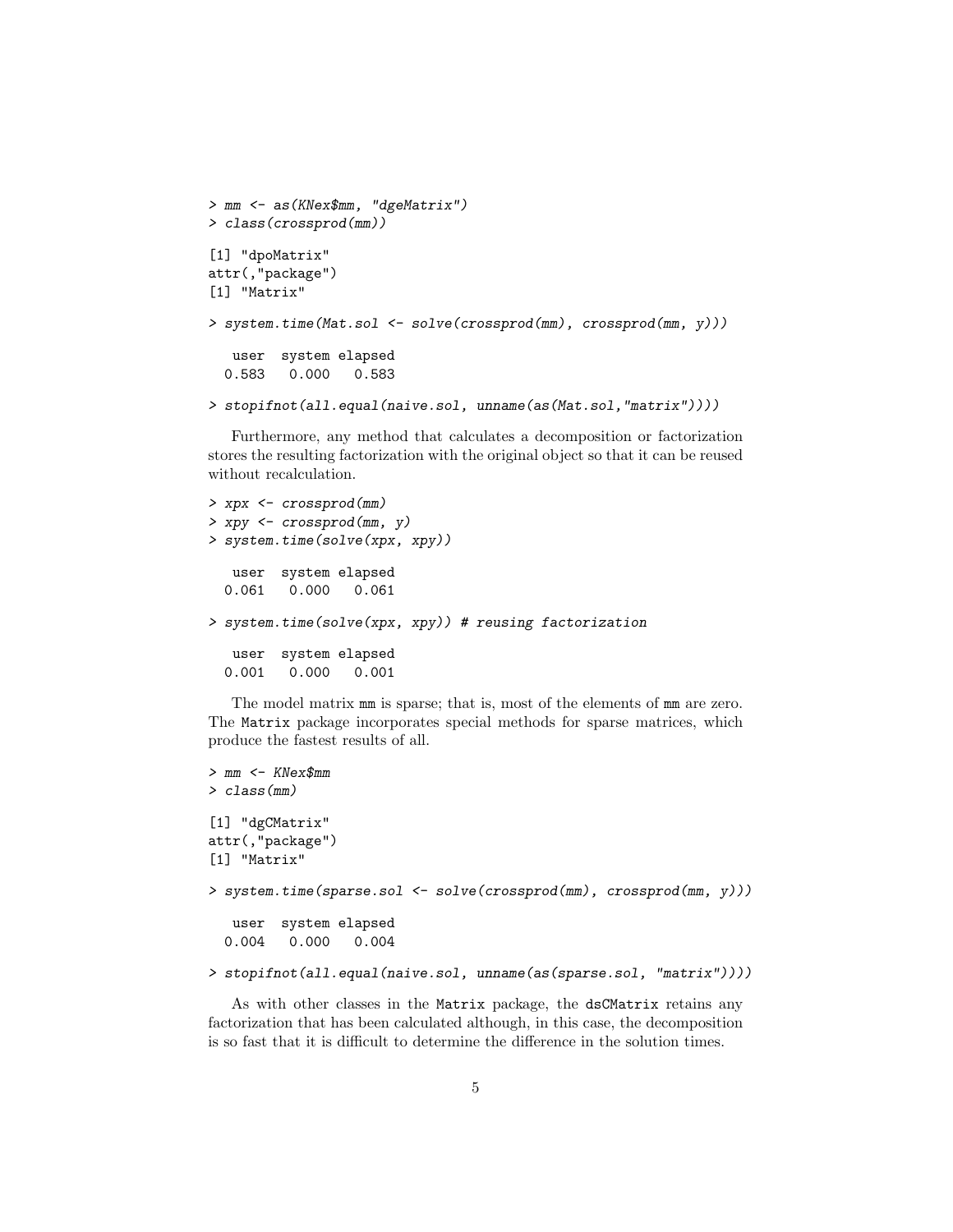```
> xpx <- crossprod(mm)
> xpy <- crossprod(mm, y)
> system.time(solve(xpx, xpy))
  user system elapsed
 0.001 0.000 0.001
> system.time(solve(xpx, xpy))
  user system elapsed
     0 0 0
```
### Session Info

- > toLatex(sessionInfo())
	- R version 4.1.3 Patched (2022-03-10 r81874), x86\_64-pc-linux-gnu
	- Locale: LC\_CTYPE=en\_US.UTF-8, LC\_NUMERIC=C, LC\_TIME=en\_US.UTF-8, LC\_COLLATE=C, LC\_MONETARY=en\_US.UTF-8, LC\_MESSAGES=en\_US.UTF-8, LC\_PAPER=en\_US.UTF-8, LC\_NAME=C, LC\_ADDRESS=C, LC\_TELEPHONE=C, LC\_MEASUREMENT=en\_US.UTF-8, LC\_IDENTIFICATION=C
	- Running under: Debian GNU/Linux 11 (bullseye)
	- Matrix products: default
	- BLAS: /srv/R/R-patched/build.22-03-12/lib/libRblas.so
	- LAPACK: /srv/R/R-patched/build.22-03-12/lib/libRlapack.so
	- Base packages: base, datasets, grDevices, graphics, methods, stats, utils
	- Other packages: Matrix 1.4-1
	- Loaded via a namespace (and not attached): compiler 4.1.3, grid 4.1.3, lattice 0.20-45, tools 4.1.3

```
> if(identical(1L, grep("linux", R.version[["os"]]))) { ## Linux - only ---
+ Scpu <- sfsmisc::Sys.procinfo("/proc/cpuinfo")
+ Smem <- sfsmisc::Sys.procinfo("/proc/meminfo")
+ print(Scpu[c("model name", "cpu MHz", "cache size", "bogomips")])
+ print(Smem[c("MemTotal", "SwapTotal")])
+ }
           _
model name Intel(R) Xeon(R) Gold 6226R CPU @ 2.90GHz
cpu MHz 2893.222
cache size 22528 KB
bogomips 5786.44
          _
MemTotal 24591860 kB
SwapTotal 8388604 kB
```